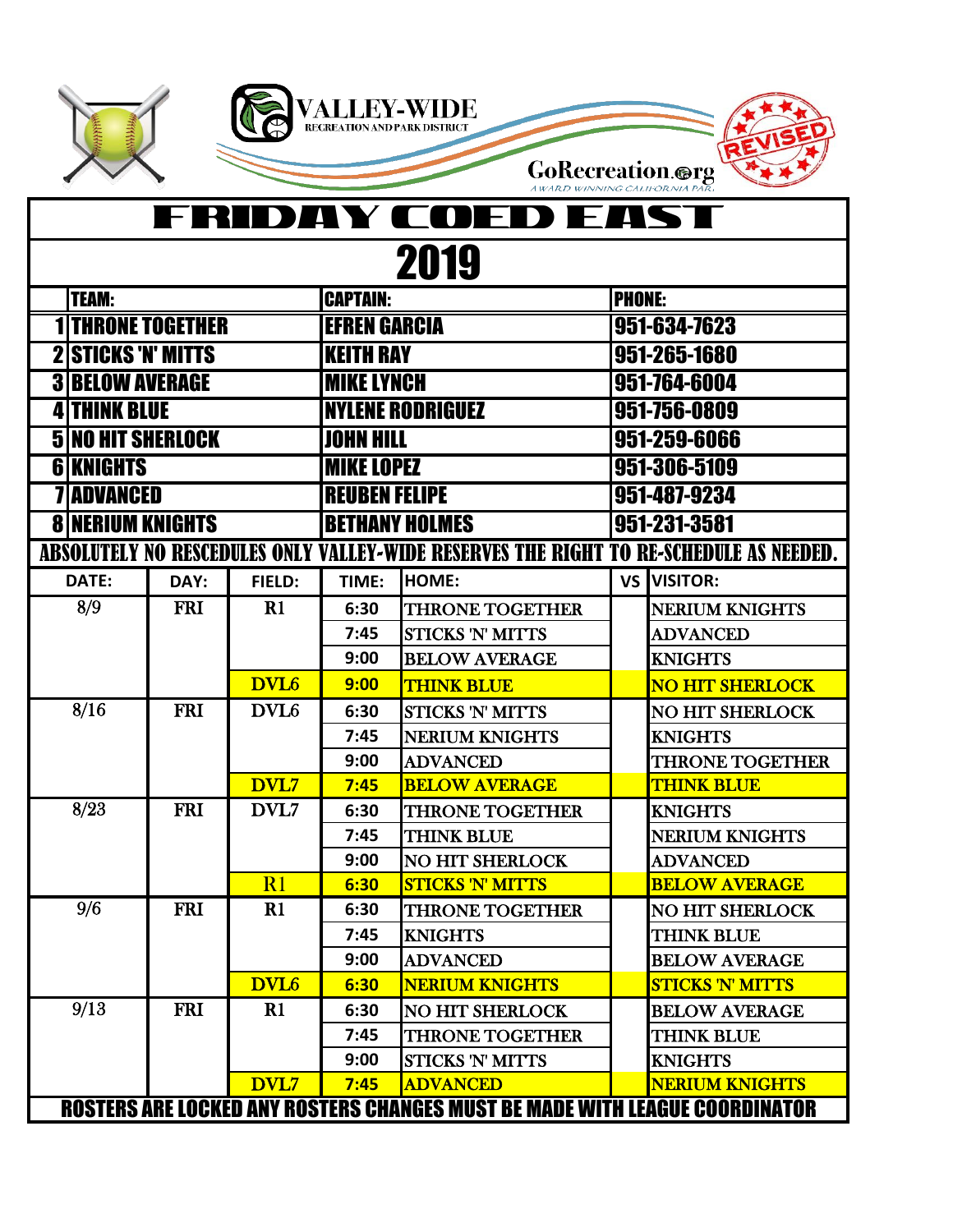| 9/20                                                                                                  | <b>FRI</b> | DVL7             | 6:30 | <b>BELOW AVERAGE</b>    |  | <b>THRONE TOGETHER</b>  |  |  |  |
|-------------------------------------------------------------------------------------------------------|------------|------------------|------|-------------------------|--|-------------------------|--|--|--|
|                                                                                                       |            |                  | 7:45 | <b>THINK BLUE</b>       |  | <b>STICKS 'N' MITTS</b> |  |  |  |
|                                                                                                       |            |                  | 9:00 | <b>NERIUM KNIGHTS</b>   |  | <b>NO HIT SHERLOCK</b>  |  |  |  |
|                                                                                                       |            | R1               | 9:00 | <b>KNIGHTS</b>          |  | <b>ADVANCED</b>         |  |  |  |
| 9/27                                                                                                  | <b>FRI</b> | R3               | 6:30 | <b>BELOW AVERAGE</b>    |  | <b>NERIUM KNIGHTS</b>   |  |  |  |
|                                                                                                       |            |                  | 7:45 | <b>THINK BLUE</b>       |  | <b>ADVANCED</b>         |  |  |  |
|                                                                                                       |            |                  | 9:00 | <b>STICKS 'N' MITTS</b> |  | <b>THRONE TOGETHER</b>  |  |  |  |
|                                                                                                       |            | DVL <sub>6</sub> | 6:30 | <b>NO HIT SHERLOCK</b>  |  | <b>KNIGHTS</b>          |  |  |  |
| 10/4                                                                                                  | <b>FRI</b> | DVL <sub>6</sub> | 6:30 | <b>ADVANCED</b>         |  | <b>STICKS 'N' MITTS</b> |  |  |  |
|                                                                                                       |            |                  | 7:45 | <b>KNIGHTS</b>          |  | <b>BELOW AVERAGE</b>    |  |  |  |
|                                                                                                       |            |                  | 9:00 | <b>NERIUM KNIGHTS</b>   |  | <b>THRONE TOGETHER</b>  |  |  |  |
|                                                                                                       |            | DVL7             | 7:45 | <b>NO HIT SHERLOCK</b>  |  | <b>THINK BLUE</b>       |  |  |  |
| 10/11                                                                                                 | <b>FRI</b> | DVL7             | 6:30 | <b>KNIGHTS</b>          |  | <b>NERIUM KNIGHTS</b>   |  |  |  |
|                                                                                                       |            |                  | 7:45 | <b>THRONE TOGETHER</b>  |  | <b>ADVANCED</b>         |  |  |  |
|                                                                                                       |            |                  | 9:00 | <b>NO HIT SHERLOCK</b>  |  | <b>STICKS 'N' MITTS</b> |  |  |  |
|                                                                                                       |            | R1               | 9:00 | <b>THINK BLUE</b>       |  | <b>BELOW AVERAGE</b>    |  |  |  |
| 10/18                                                                                                 | <b>FRI</b> | R1               | 6:30 | <b>ADVANCED</b>         |  | <b>NO HIT SHERLOCK</b>  |  |  |  |
|                                                                                                       |            |                  | 7:45 | <b>NERIUM KNIGHTS</b>   |  | <b>THINK BLUE</b>       |  |  |  |
|                                                                                                       |            |                  | 9:00 | <b>KNIGHTS</b>          |  | <b>THRONE TOGETHER</b>  |  |  |  |
|                                                                                                       |            | DVL <sub>6</sub> | 6:30 | <b>BELOW AVERAGE</b>    |  | <b>STICKS 'N' MITTS</b> |  |  |  |
| <b>PLAYOFFS</b>                                                                                       |            |                  |      |                         |  |                         |  |  |  |
| TOP 4 TEAMS MAKE PLAYOFFS. ALL PLAYERS MUST HAVE A PHOTO I.D TO PRESENT TO SCOREKEEPER PRIOR TO GAME. |            |                  |      |                         |  |                         |  |  |  |
| 10/25                                                                                                 | <b>FRI</b> | R1               | 6:30 | <b>2ND PLACE</b>        |  | <b>3RD PLACE</b>        |  |  |  |
|                                                                                                       |            |                  | 7:45 | <b>1ST PLACE</b>        |  | <b>4TH PLACE</b>        |  |  |  |
|                                                                                                       |            |                  | 9:00 | <b>CHAMPIONSHIP</b>     |  |                         |  |  |  |
|                                                                                                       |            |                  |      |                         |  |                         |  |  |  |

\*ATTENTION\* ALL PARTICIPANTS PARTICIPATE AT THEIR OWN RISK. THERE IS NO INSURANCE FOR INJURY.

\*ALSO NOTE AND RESCHEDLES GAMES HAVE A POSSIBILITY TO BE PLAYED ON A THURSDAY OR FRIDAY IF FIELD USAGE BECOMES LIMITED\*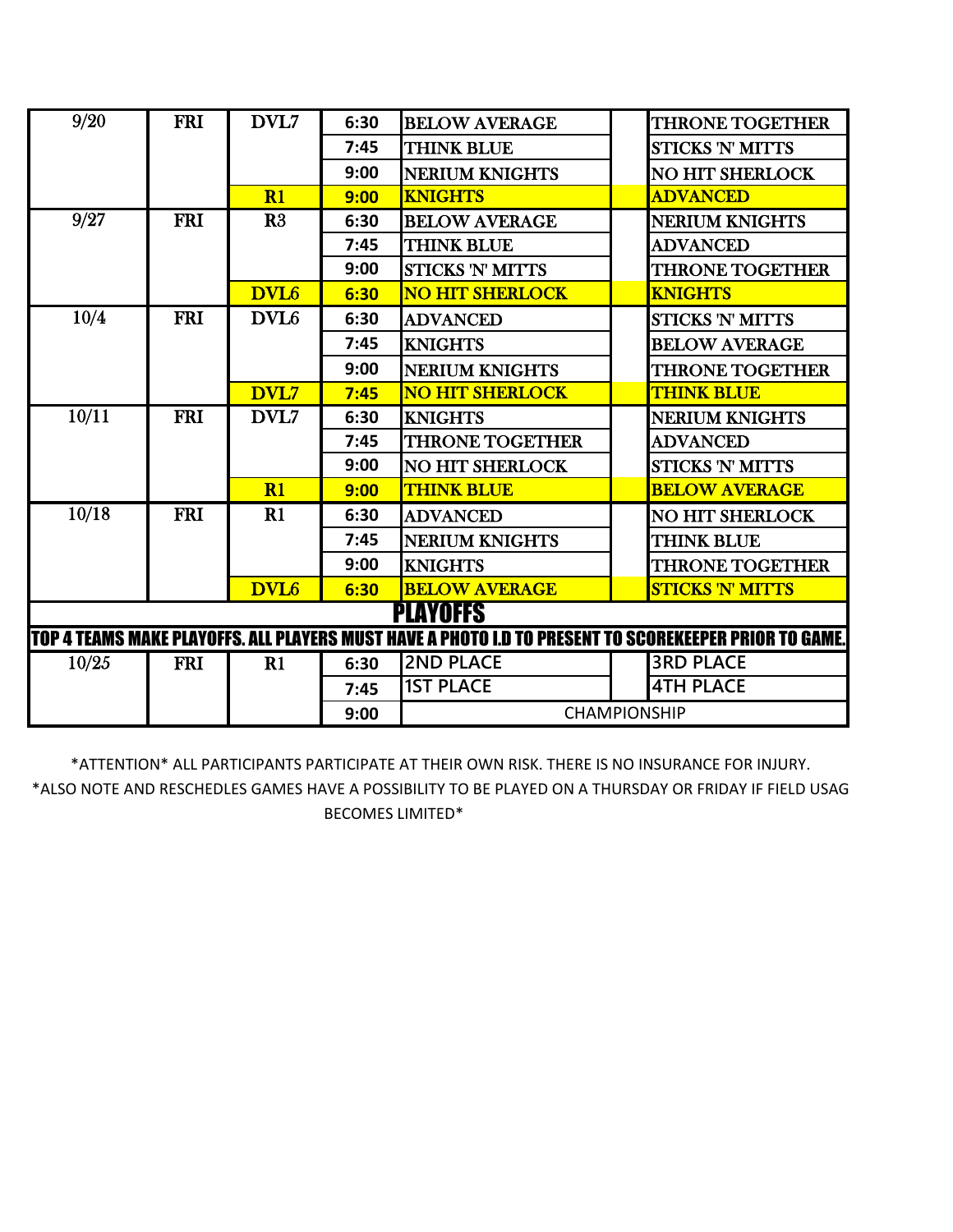$\overline{\phantom{a}}$